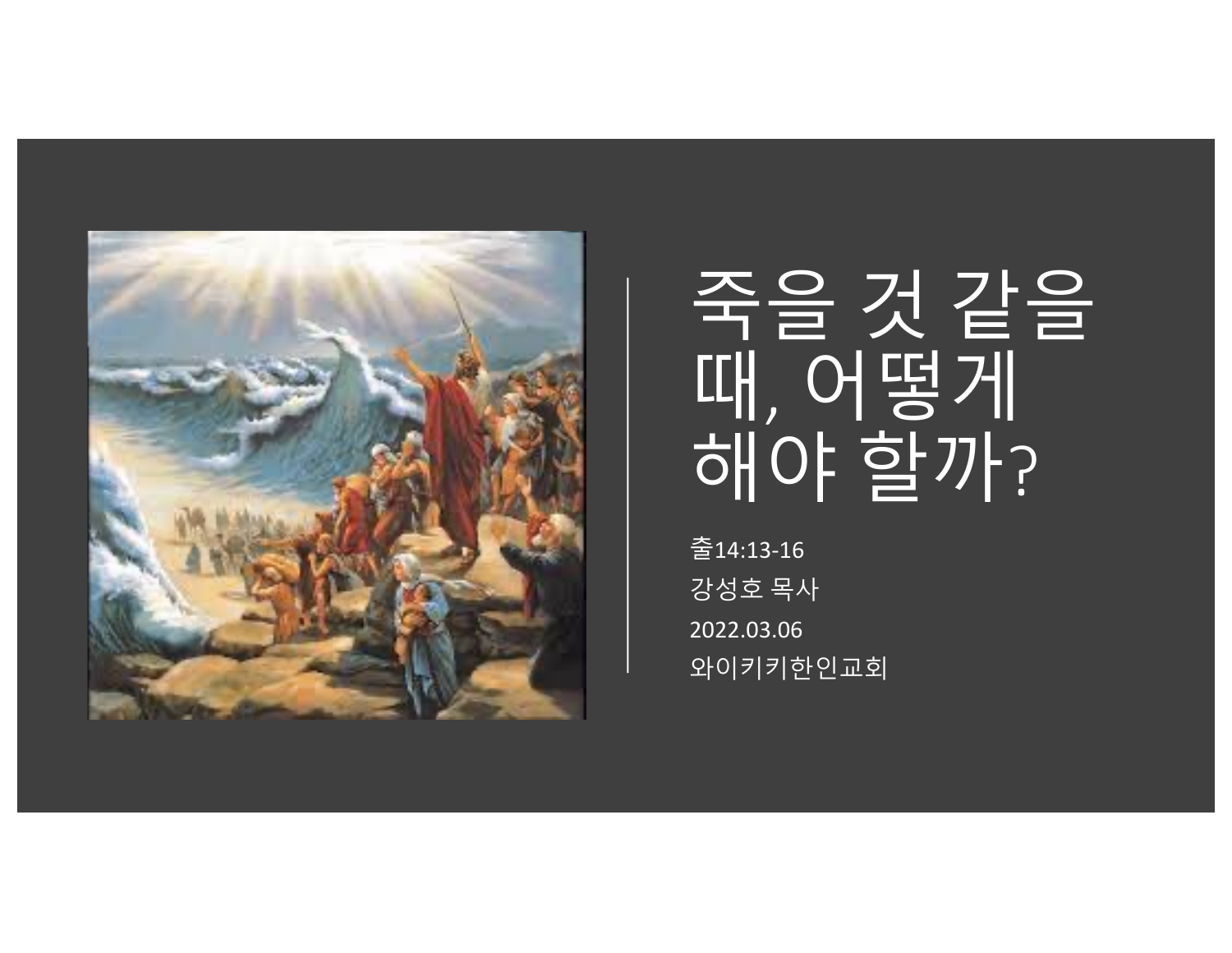#### 죽을 것 같을 때 어떻게 해야 학기 ?<sub>What should</sub> I do when I am desperate?

#### 출(Exodus) 14:13-16

• 바로가 가까이 올 때에 이스라엘 자손이 눈을 들어 본즉 애굽 사람들이 자기들 뒤에 이른지라 이스라엘 자손이 심히 두려워하여 여호와께 부르짖고 그들이 또 모세에게 이르되 애굽에 매장지가 없어서 당신이 우리를 이끌어 내어 이 광야에서 죽게 하느냐 어찌하여 당신이 우리를 애굽에서 이끌어 내어 우리에게 이같이 하느냐 우리가 애굽에서 당신에게 이른 말이 이것이 아니냐 이르기를 우리를 내버려 두라 우리가 애굽 사람을 섬길 것이라 하지 아니하더냐 애굽 사람을 섬기는 것이 광야에서 죽는 것보다 낫겠노라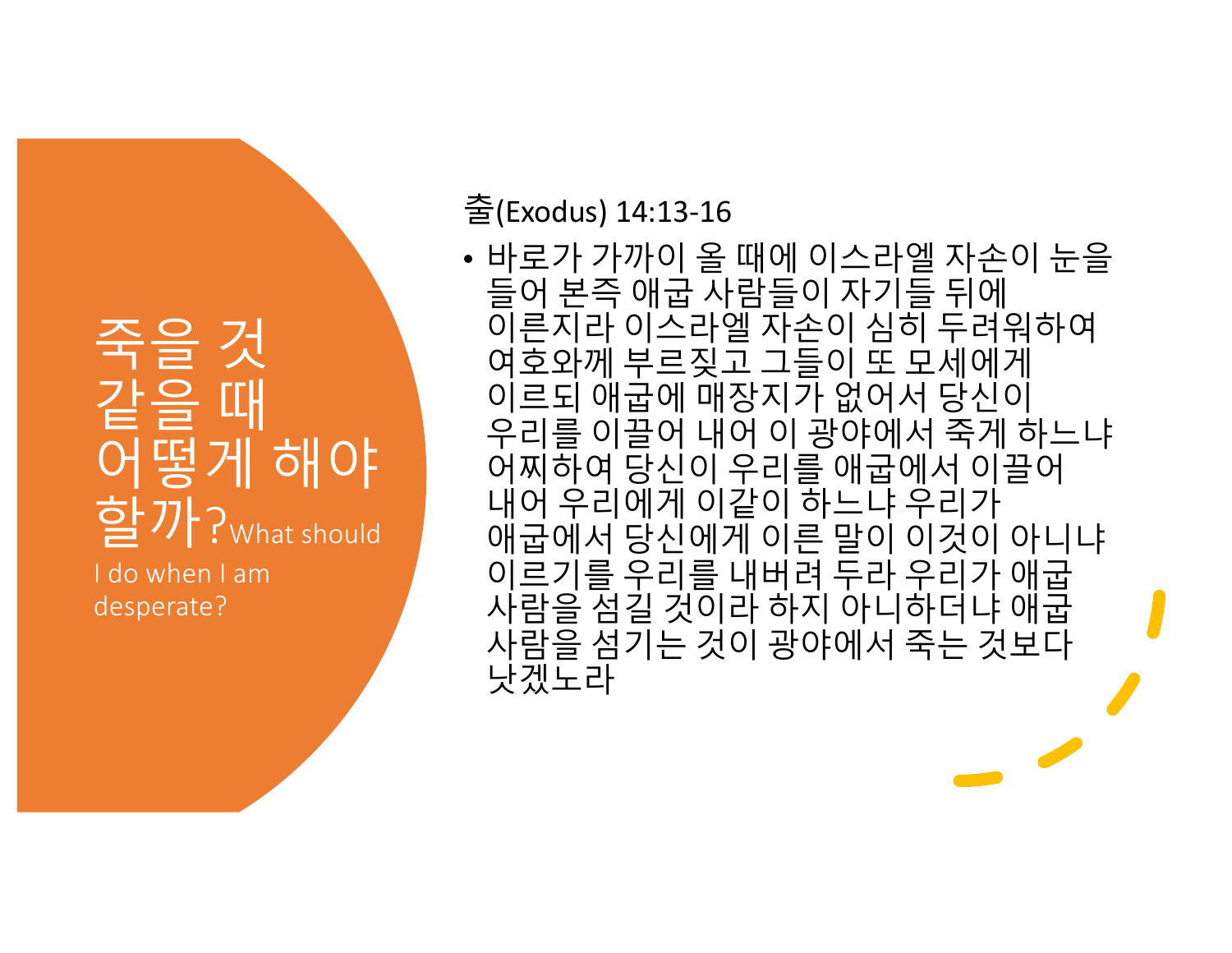### 마음 잡을 것Hold your mind

• 출 14:13, 모세가 백성에게 이르되 너희는 두려워하지 말고 가만히 서서 여호와께서 오늘 너희를 위하여 행하시는 구원을 보라 너희가 오늘 본 애굽 사람을 영원히 다시 보지 아니하리라

• And Moses said to the people, "Fear not, stand firm, and see the salvation of the Lord, which he will work for you today. For the Egyptians whom you see today, you shall never see again.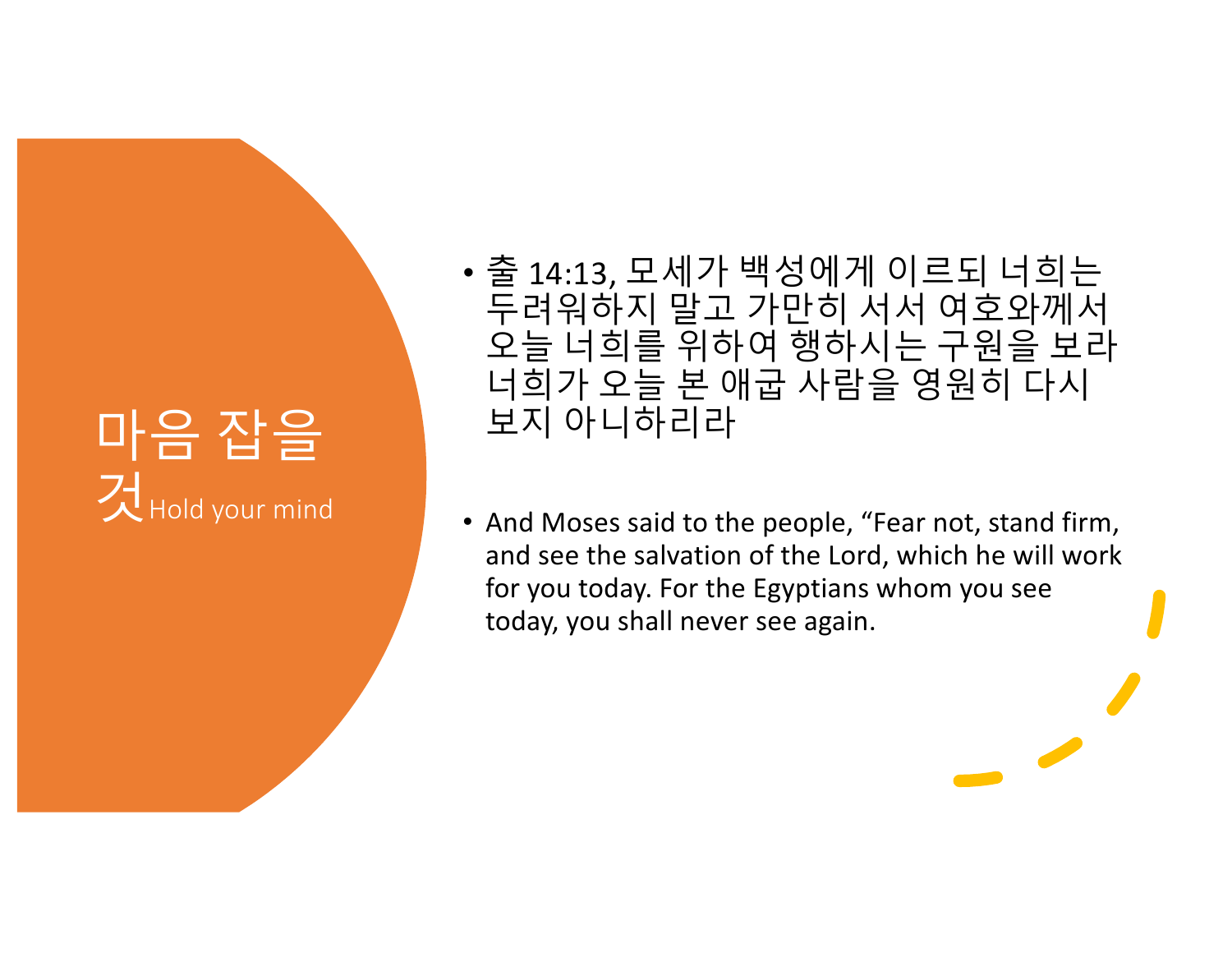#### 우왕 좌왕 하지 말것 Stand fast

• 출 14:13, 모세가 백성에게 이르되 너희는 두려워하지 말고 가만히 서서 여호와께서 오늘 너희를 위하여 행하시는 구원을 보라 너희가 오늘 본 애굽 사람을 영원히 다시 보지 아니하리라

• And Moses said to the people, "Fear not, stand firm, and see the salvation of the Lord, which he will work for you today. For the Egyptians whom you see today, you shall never see again.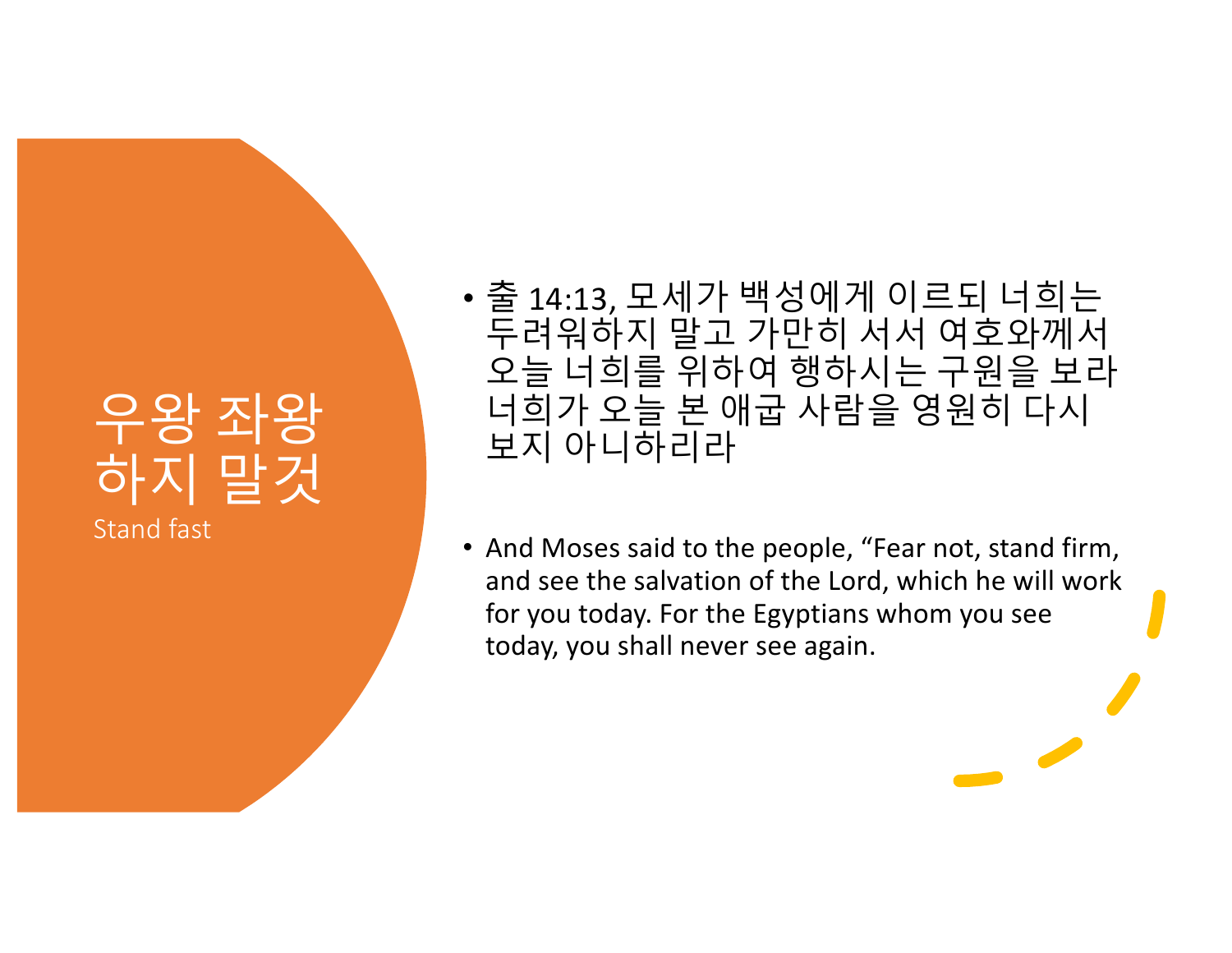### 관찰할 것

Observe what is going on in the view of God

- 출14:13, 모세가 백성에게 이르되 너희는 두려워하지 말고 가만히 서서 여호와께서 오늘 너희를 위하여 행하시는 구원을 보라 너희가 오늘 본 애굽 사람을 영원히 다시 보지 아니하리라
- And Moses said to the people, "Fear not, stand firm, and see the salvation of the Lord, which he will work for you today. For the Egyptians whom you see today, you shall never see again.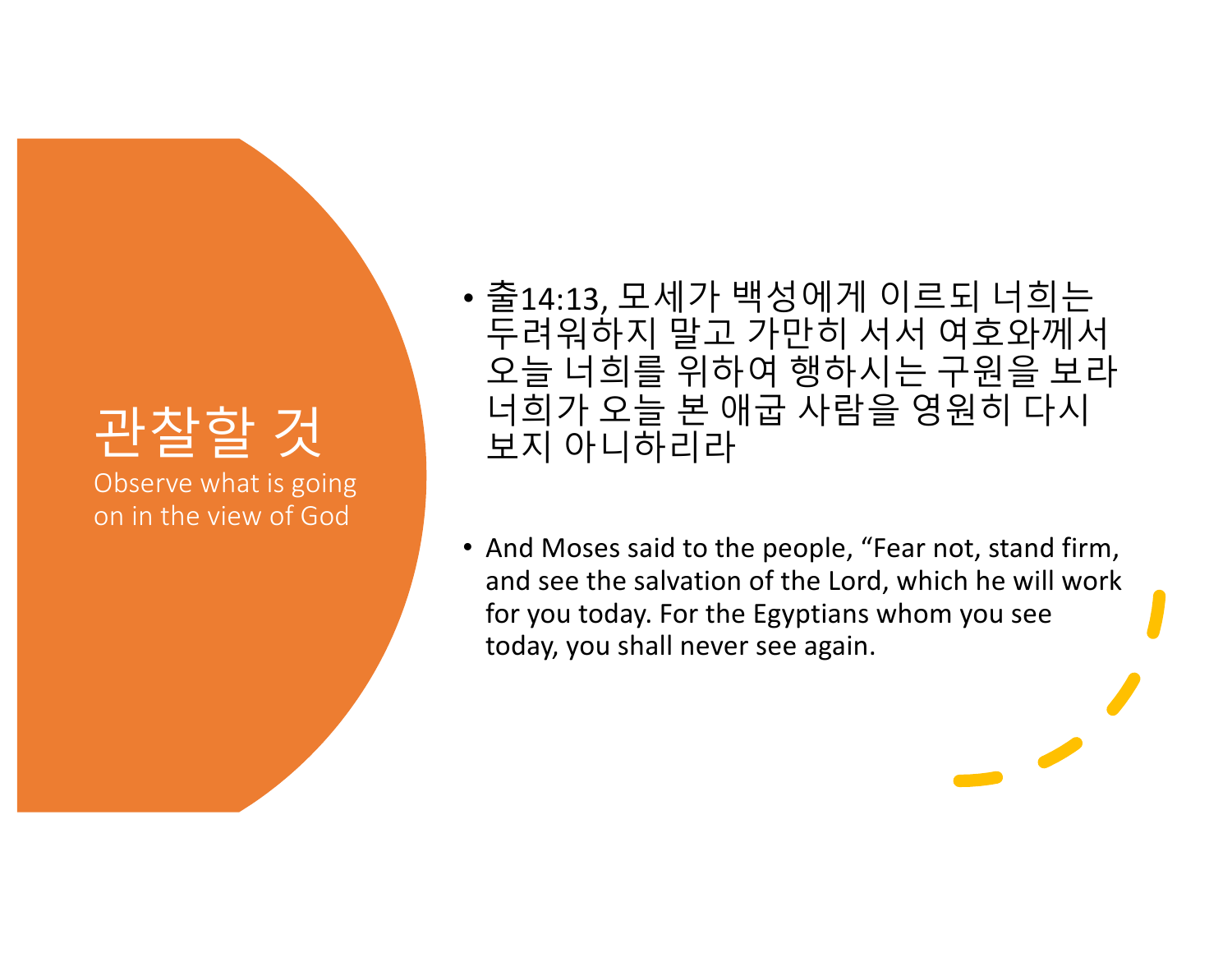#### 행동할 것 Take Action

- 출14:15, 여호와께서 모세에게 이르시되 너는 어찌하여 내게 부르짖느냐 이스라엘 자손에게 명령하여 앞으로 나아가게 하고
- The Lord said to Moses, "Why do you cry to me? Tell the people of Israel to go forward.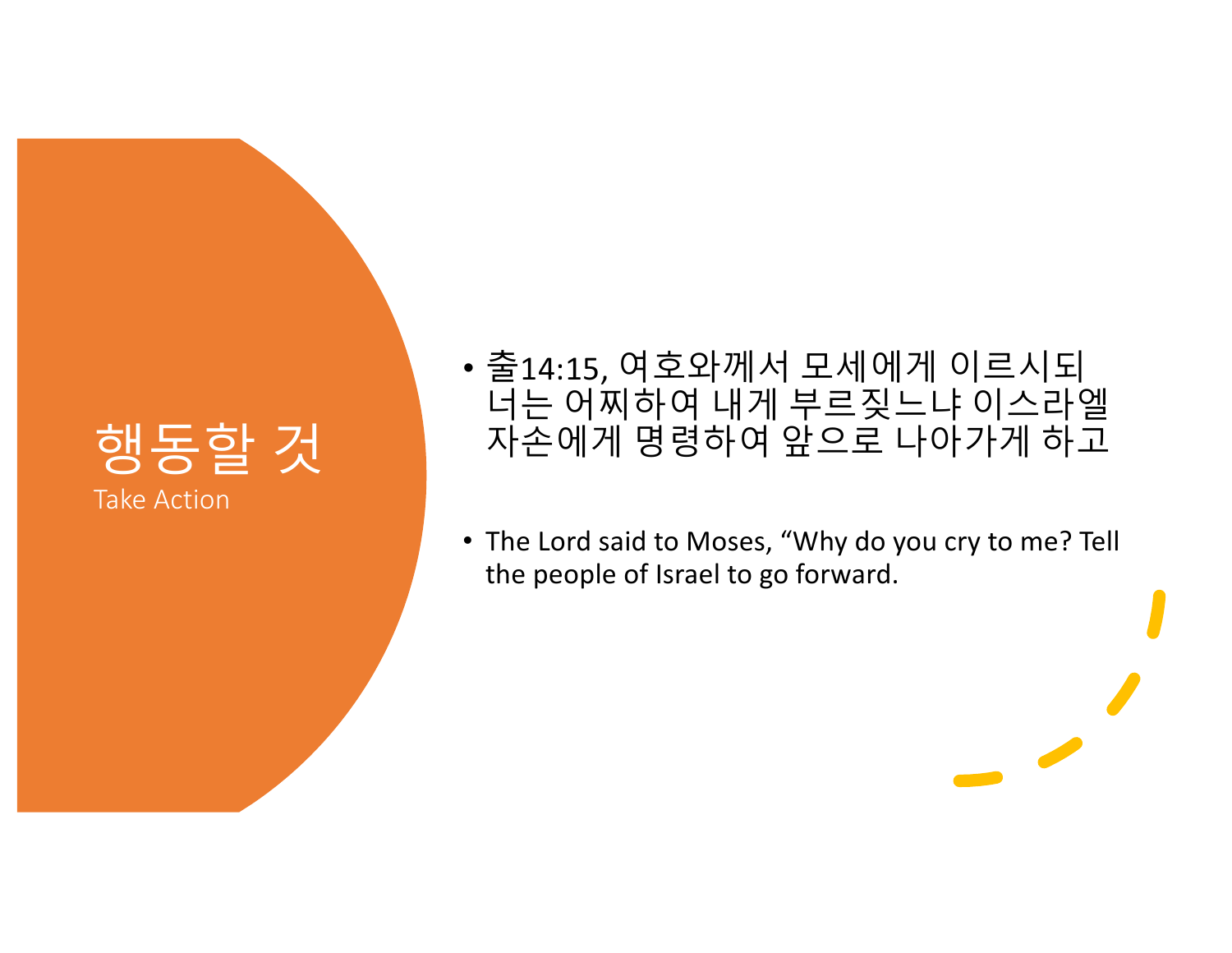## 기도할 것 <sub>Pray</sub>

- 출14:16, 지팡이를 들고 손을 바다 위로 내밀어 그것이 갈라지게 하라 이스라엘 자손이 바다 가운데서 마른 땅으로 행하리라
- Lift up your staff and stretch out your hand over the sea and divide it, that the people of Israel may go through the sea on dry ground.